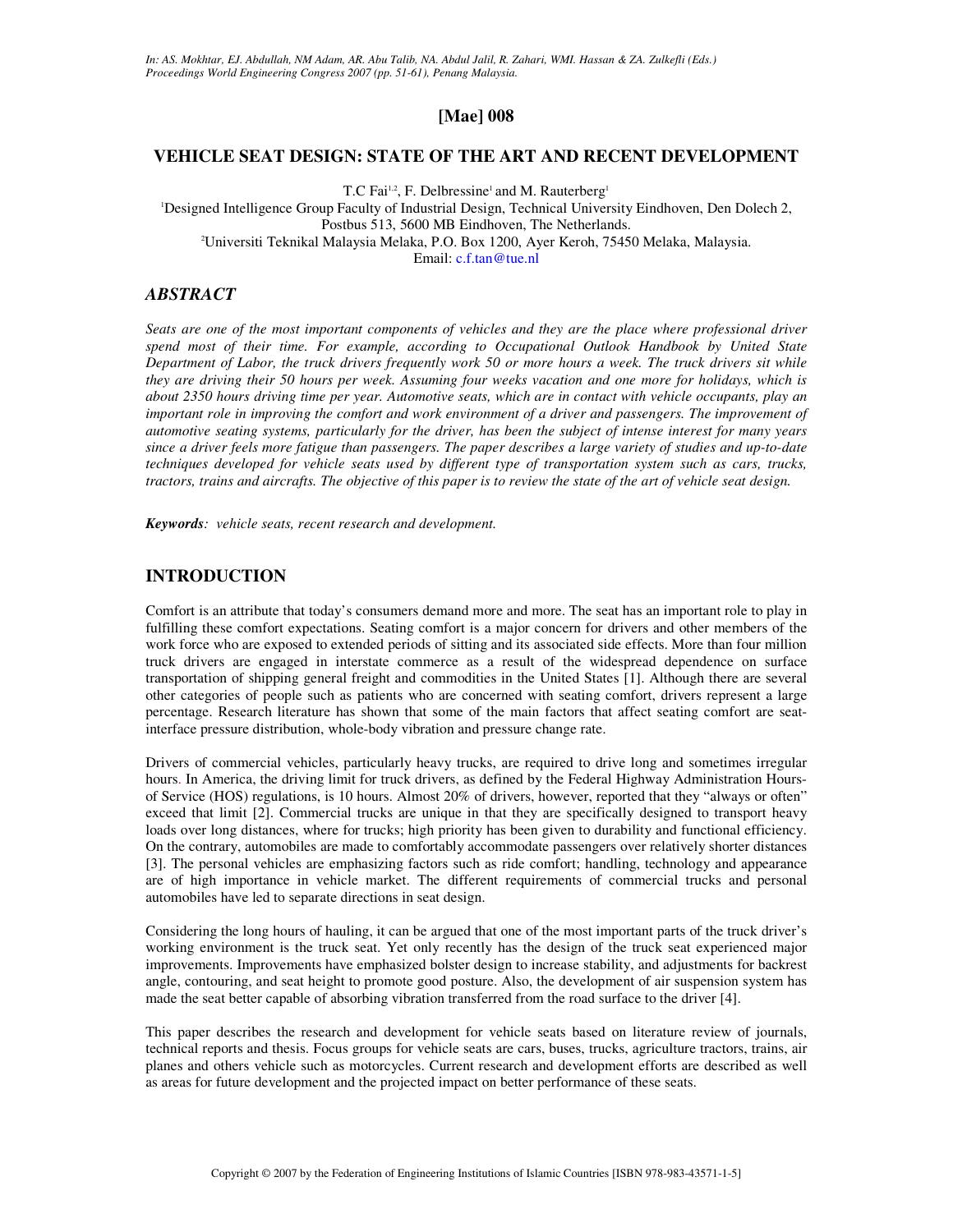# **SEATING DISCOMFORT**

The term "seat comfort" is typically used to define the short-term effect of a seat on a human body. Seating discomfort has been examined from a number of different perspectives. The problem with evaluating comfort in regards to pressure or any other factor is that, comfort is very subjective and not easily quantified. Seating discomfort varies from subject to subject and depends on the task at hand. Comfort, however, is a vague concept and subjective in nature. It is generally defined as lack of discomfort [5].

For example, truck drivers require sitting for long periods of time approximately eight hours. The extended period of sitting includes higher risk of back problems, numbness and discomfort in the buttocks due to surface pressure under the thighs [6]. The sources of such discomfort are listed in Table 1.

| Table 1: Causes of seating discomfort [7] |                         |                      |                          |
|-------------------------------------------|-------------------------|----------------------|--------------------------|
| Human experience                          | Biomechanical           |                      | Seat/environment         |
| mode                                      |                         |                      |                          |
|                                           | Physiology causes       | Engineering causes   | source                   |
| Pain                                      | Circulation occlusion   | Pressure             | <b>Cushion stiffness</b> |
| Pain                                      | <b>Ischemia</b>         | Pressure             | Cushion stiffness        |
| Pain                                      | Nerve occlusion         | Pressure             | Seat contour             |
| <b>Discomfort</b>                         |                         | Vibration            | Vehicle ride             |
| Perspiration                              | Heat                    | Material             | Vinyl upholstery         |
|                                           |                         | <b>Breathability</b> |                          |
| Perception                                | Visual/auditory/tactile | Design/vibration     | Vehicle cost             |

The short-term comfort offered by a seat is relatively easy to determine by many measures [1, 4, 7, 15], the most effective of which is to survey potential users of the seat as they compare the "feel" of a seat for a short period of time against other seats in the same class. This practice is often adopted for different vehicles, ranging from passenger vehicles to commercial vehicles such as trucks, busses, and off road vehicles. The problem, however, with subjective evaluations is that they are costly and time-consuming. In response, a great deal of research has been performed in recent years to find objective measures for predicting seat comfort perception. Some of the proposed objective measures include vibration, interface pressure, and muscle activity. These objective measures are then correlated with subjective data to determine the relative effects of each measure related to comfort [8]. Research has shown that some of the main factors that affect seating comfort are seat-interface pressure distribution, whole-body vibration and pressure change rate [9].

# **VIBRATION APPROACH**

A major portion of the vibrations experienced by the occupants of an automobile enters the body through the seat [10]. Whole-body vibrations, which are mainly vertical vibrations, tend to affect the human body the most. These vibrations are transmitted to the buttocks and back of the occupant along the vertebral axis via the base and back of the seat [11]. Since the natural frequency for the human trunk falls in the range of 4-8 Hz, it is expected that the whole-body vibrations that will most largely affect passengers will occur in this frequency range [9].

Many researchers have performed vibration studies of seats. Van Niekerk et al. [12] conducted research to compare experimental data to the Seat Effective Amplitude Transmissibility (SEAT) values. The experiment used 16 different automobile seats ranging from sedans to SUVs and pickups. The SEAT value is the ratio of the vibration experienced on top of the seat and the vibration that one would be exposed to when sitting directly on the vibrating floor. SEAT values have been widely used to determine the vibration isolation efficiency of a seat. Frechin et al. [13] studied on an active seat to isolate the equipment and passengers in the vehicle from vibration and to compensate, to certain extent, for acceleration in all directions. The main objective is to reduce the negative effects of vibration and acceleration on embarked equipment and passengers. Also, vibration to the whole body was investigated under different driving conditions [14-20].

Whole-body vibration of forest equipment operators often exceeds recommended limits due to the rough terrain and heavy-duty vehicles. Suspension seats can isolate the operator from shock and vibration, improving overall occupational health in forest equipment operation. There are also several types of seat suspensions such as magneto-rheological (MR) seat suspension and semi-active electro-rheological (ER) seat suspension were proposed and their vibration isolation and damping force controllability were investigated [21-30].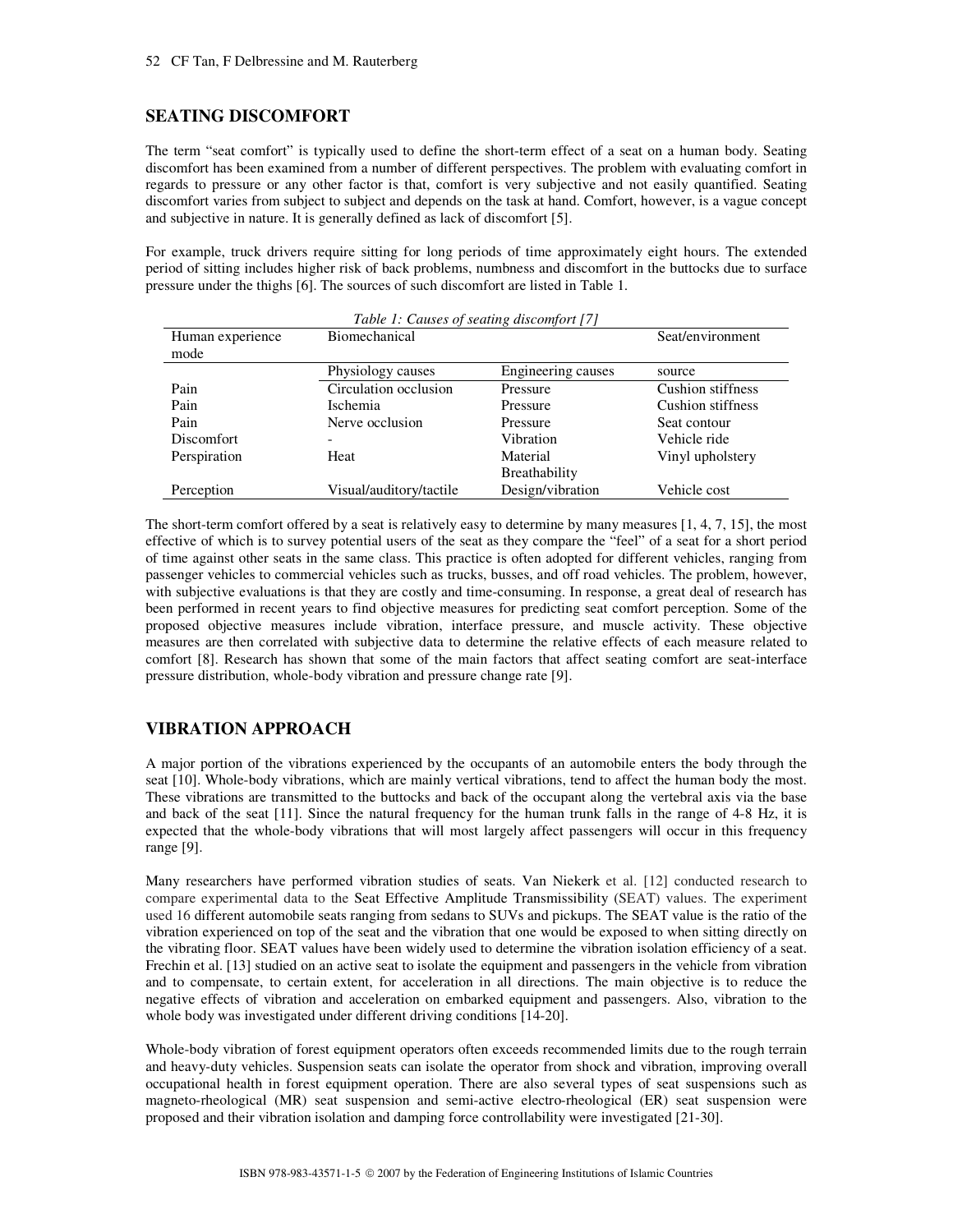There are some unsolved problems related to vibration on vehicle seats. The nonlinearities of the apparent mass functions which were not quantified by the measuring technique available. Such factors could include the tissue dynamics at the interface between subject and seat, the relative motions within the body and the active response of muscles. Further studies should be performed with further combinations of different axes and tested on the road. Besides, the experimental testing should be conducted on different types of vehicles and road conditions.

### **PRESSURE APPROACH**

Drivers' comfort is as important as the functional and aesthetic design of automobiles since consumers are more and more concerned about safety and comfortable driving. Enhancement of comfort performance of automotive seats necessitates considerations of the human-seat interface pressure distribution under dynamic vibration environment. The characteristics of pressure distribution on a rigid seat under whole-body vehicular vibrations have recently been reported [31].

Gyi et al. [32] evaluated the seat pressure measurement technologies that used in the prediction of driver discomfort for various car seat designs, and provide designers and manufacturers with rapid information early in the design process. Wilker et al. [33] demonstrated a database of intradiscal pressure measurements together with anthropometric data as basis for the validation of models that predict spinal loads. Seigler and Ahmadian [34] formulated two techniques, namely, Seat Pressure Distribution (SPD%) and Area Pressure Change (aPcrms) for the purpose to highlight the relative dynamics between different types of seat cushion, and their effect on driver comfort. The results show that the air-inflated seat cushion can provide significant improvements in pressure distribution between the seat cushion and the driver, therefore providing a more comfortable ride [35-38].

There is a major set of objective measures used for evaluating comfort. They were created based on the comparison of different seat designs with similar types of seat cushions that are widely used in the automotive industry, i.e. urethane foam cushions. The dynamics of air-inflated seat cushions is very different from that of foam cushions in terms of their interface with the human body. Further studies should be performed to use alternative methods of evaluation that can effectively assess the dynamics at the interface between the cushion and the human body. In addition, the design of the vehicle seat should consider the soft body tissue in contact with a soft seat surface.

### **ERGONOMIC APPROACH**

The automotive industry strongly encourages research in the field of objective comfort assessment, especially dedicated to the seat and the related postures [39, 40]. Driver posture is one of the most important issues to be considered in the vehicle design process [41] regarding not only the car and the user [42, 43] but also the experimental conditions.

Alem and Strawn [44] designed and evaluated an energy absorbing truck seat for a 5 ton military truck for increased protection from landmine blasts. Chang et al. [45] developed a practical method for measuring seatpan and seatback contours and a graphical presentation for visual evaluation. Seat designers can use this method for evaluating seat comfort such as support, fitness and accommodation. Cho and Yoon [46] developed a biomechanical model of humans on a seat with a backrest for evaluating the vehicular ride quality. Rakheja et al. [47] developed a model to study the seated occupant interactions with seat backrest and pan, and biodynamic response under vertical vibration. Wang et al. [48] studied the role of seat geometry and posture on the mechanical energy absorption characteristics of seated occupants under vertical vibration. The results show that the absorbed power quantity increases approximately quadratically with the exposure level by the person. The results also reveal that the absorbed power is strongly dependent upon the individual anthropometry variables such as body mass, fat and mass index. But there is no real proof of the variables given.

Coelho and Dahlman [49] conducted a pilot evaluation and experimental study on car seat side support. The introduction of side supports is aggravating the problem of designing a seat to fit every human being in the range of accommodation targeted in the seat's design. The side support is built-in in both sides of the seat and people with varying body widths must be accommodated for. Three seat design factors were manipulated: the cover's friction properties, the distance between the opposing side supports and the side support's size at the hiplower torso level. The hypothesis used to study the seat side support is insufficient, factors of importance have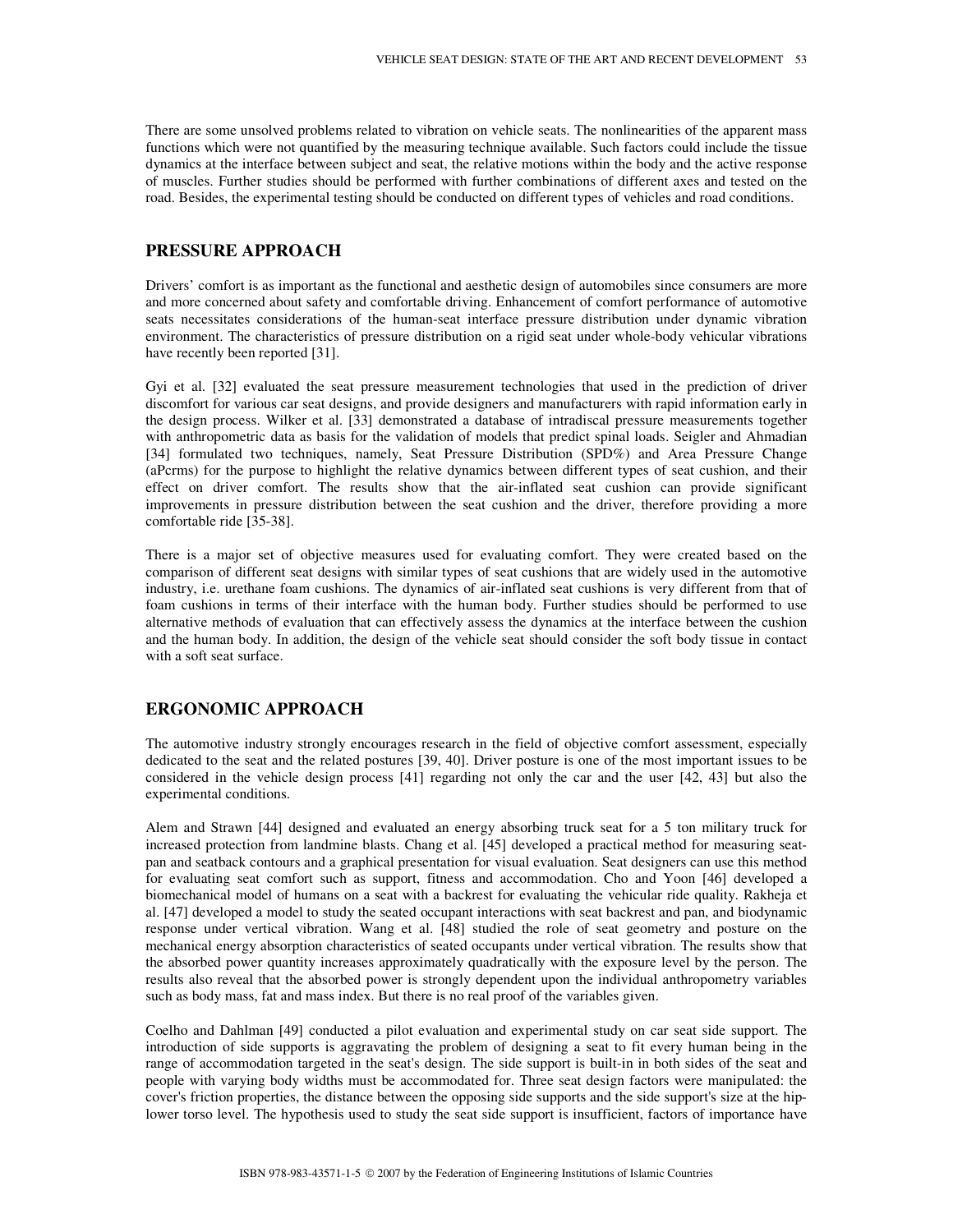not been investigated. Some research used the seated man model [50-52] and anthropometrics [53-56] to study the driver's ergonomics. Besides ergonomics, low back pain research is reported in [57-58]. Much research has been performed on building up specific biodynamic models based on certain experimental data under prescribed testing conditions; a thorough investigation of mathematical human models in seated posture has not yet received the same level of attention.

In future studies, research should be concentrated on knowledge improvement of the exposure–response relationship between whole-body vibration and the occurrence of low back disorders, and to advance understanding of the other physical and psychosocial factors that combine to result in the progression of low back symptoms. In addition, an optimization procedure should be used to establish the lumped parameter models with required complexity according to the analysis requirement. The objective functions are the above three biodynamic functions with human body anthropometric data as constraints. With the incorporation of a vehicle model, the vehicle–occupant system can be evaluated to obtain vertical vibration responses or ride quality in driving situations. Also, the seat design should be further researched in order to reduce human vibration originating from the interaction between road profile and vehicle.

# **SIMULATION AND MODELING**

A simulation is the execution of a model, represented by a computer program that gives information about the system being investigated. The simulation approach of analyzing a model is opposed to the analytical approach, where the method of analyzing the system is purely theoretical. A simulation approach may be more reliable, depending on the quality of the model.

Mathematical models are used to simulate and study the seat comfort virtually [59-60]. Bouzara and Richard [59] developed a mathematical model to simulate the dynamic behavior of a 3-D vehicle. With this model, various types of non-linear suspensions, such as active and semi-active suspensions, can be investigated. The results obtained from the simulation of the 3-D vehicle demonstrate that the use of active and semi-active suspension models on road vehicles prove to be beneficial for comfort without unduly compromising road holding capability. Fatollahzadeh [60] constructed a mathematical model which clarifies and predicts the drivers' comfortable sitting posture and position. It was hypothesized that the length and height characteristics of some body segments as well as the body weight and waist circumference of the driver have a great impact on the selection of a specific sitting posture.

De Cuyper and Verhaegen [61] introduced a novel approach for trajectory tracking on seat test rigs. Classically, a digital Fourier transform (DFT) approach, based on a Frequency Response Function (FRF) model, is used in this domain. The novel approach proposes state space models to identify the test rig and uses the recently developed Stable Dynamic Inversion (SDI) to invert the obtained state space models. Gillberg et al. [62] studied and compared the sleepiness and performance of professional drivers in a truck simulator, it compared differences between day and night driving. Mavrikios et al. [63] performed human motion modeling using experimental motion data analyzed by a statistical design of experiments (SDoE) approach. The goal of this work is the development of semi-empirical models that could be used for predicting a realistic accessibility motion, having as input human anthropometrics. Song and Ahmadian [64] studied two semiactive adaptive control algorithms through simulation: the non-model based skyhook control, and the newly developed modelbased nonlinear adaptive vibration control. This study includes a discussion of suspension model setup, dynamic analysis approach, and controller tuning. The simulation setup is from a heavy-duty truck seat suspension with a magneto-rheological (MR) damper.

Computer-aided engineering (CAE) methods such as finite element analysis and simulation techniques have also been used to study and to develop vehicle seats [65-73]. Verver et al. [65] used a finite element (FE) model of the human buttocks to predict the static pressure distribution between human and seating surface by its detailed and realistic geometric description. A validation study based on volunteer experiments shows reasonable correlation in pressure distributions between the buttocks model and the volunteers. Both for simulations on a rigid and a soft cushion, the model predict realistic seat pressure distributions. Hix et al. [66] developed engineering methods and expertise in the area of truck seat modeling to capture the effects of seat dynamics on ride quality.

For modeling purposes and for evaluation of driver's seat performance in the vertical direction various computer-aided design models of the seated human body have been developed and standardized by the ISO such as ISO 2631. No such models exist hitherto for human body sitting in an upright position in a cushioned seat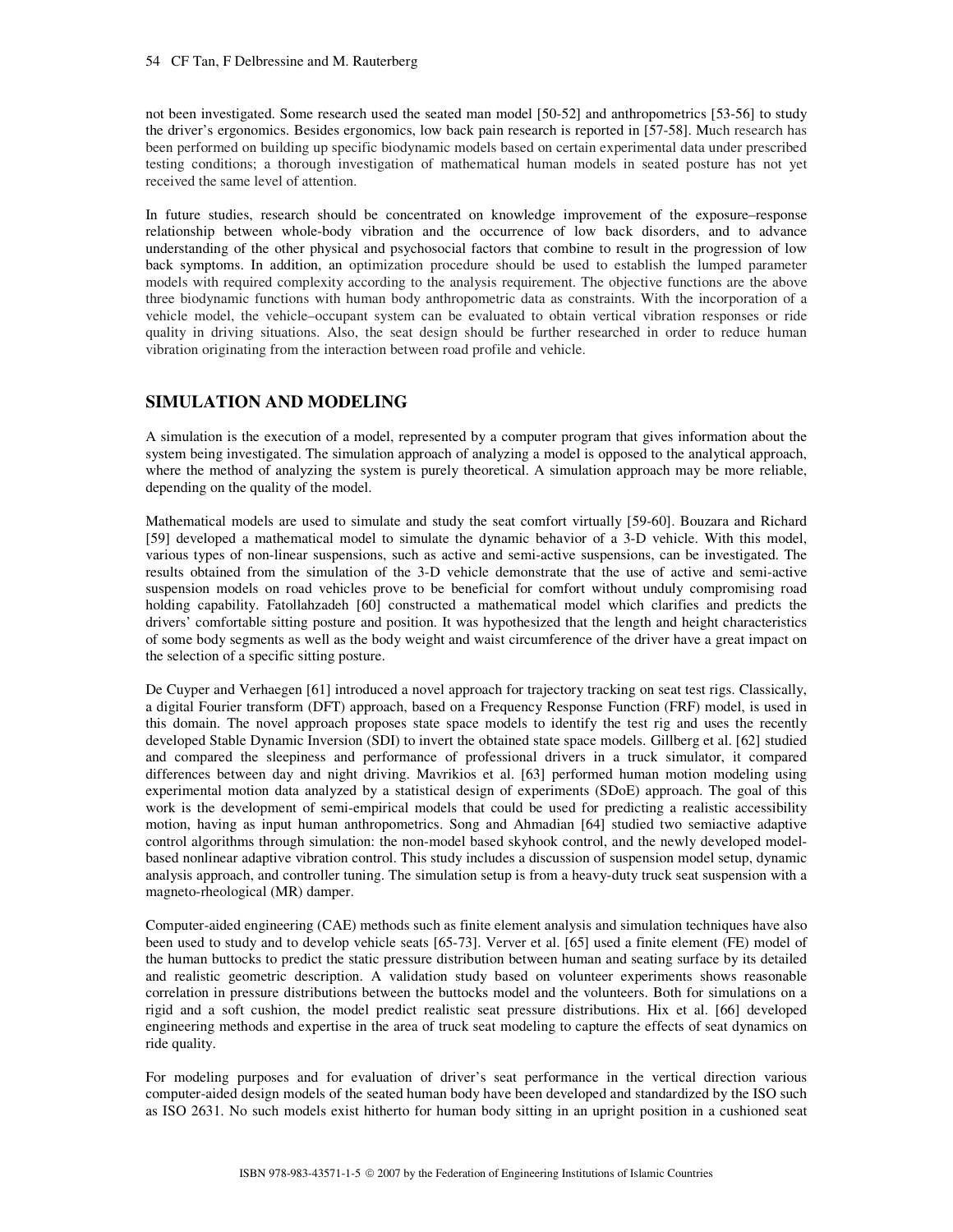upper part, used in industrial environment, where the fore-and-aft vibrations play an important role. Besides, some models that presented can be applied only to a specific vehicle model. Future research should develop the computer models that can be used in different type of vehicles. Environmental parameters also need to be considered for the modeling analysis.

# **ARTIFICIAL INTELLIGENCE**

Artificial Intelligence (AI) is a term that in its broadest sense would indicate the ability of a machine or artifact to perform the same kinds of functions that characterize human thought. The term AI has also been applied to computer systems and programs capable of performing tasks more complex than straightforward programming, although still far from the realm of actual thought [74].

Kolich [75] demonstrated the used of a neural network(s) to predict subjective perceptions of automobile seat comfort. The inputs included eight seat interface pressure sensors, three anthropometric (gender (SEX), standing height (SH), and body mass (BM)), some demographic variables such as cushion contact area (CCA) (cm<sup>2</sup>), cushion total force (CTF) (N) and seatback total force (BTF) (N), and a subjective rating of the seat's aesthetic quality. The output was an overall comfort index derived from occupant responses to a survey with proven levels of reliability and validity. The neural network was developed and validated using data collected from 12 subjects, representing a broad range of anthropometry. Kolich et al. [76] studied the prediction of automobile seat comfort by using a statistical model and a neural network model. From the study to predict subjective perceptions of comfort, the neural network was deemed superior to the statistical model. Yildirim [77] presented a neural scheme for controlling a bus suspension system. The suspension system, designed as quarter bus model, is used to simplify the problem to a one-dimensional mass-spring–damper system.

Gundogdu [78] used genetic algorithms to optimize a four-degrees-of-freedom quarter car seat and suspension system in order to determine a set of parameters to achieve the best performance of the driver. The optimization results are compared through step-response and frequency responses of the seat and suspension system for the optimum and currently used suspension systems.

The AI can be used to predict automobile seats comfort; future research should focus on the derivation of an optimized set of inputs. There should be more input to the neural network in order to get maximum vehicle seats comfort. There are many optimization algorithms available for this purpose. Also, future investigations should broaden the scope of the models to include seats from other market segments and other seating positions. The assumption is that expectations of automobile seat comfort vary by market segment and seating position. Besides, AI can be used to provide thermal and humidity comfort for the drivers.

# **MEDICAL APPROACH**

Johnson and Neve [79] examined structural properties of automobile seats that might be a source of lower lumbar pain (LBP) for the passenger, modified the seat design accordingly, and had it tested by drivers who have LBP.

With a projected rise in the number of elderly, most of whom have also relied primarily on the private automobile for their mobility; it is likely that future adaptations in vehicle design will be linked in some part to the physical infirmities often faced by the elderly. Shaheen and Niemeier [80] proposed two methods that bridge between medical research on the physical impairments of the elderly and automobile design and driving safety. Soloman et al. [81] designed a cross-sectional study to assess healthcare among long distance truck drivers.

The published studies have been focusing on health risks among long-haul truckers in the United States, including retrospective data that grouped long-haul drivers among several types of professional drivers. More study should be concentrated on different types of vehicle drivers such as agriculture trucks.

### **MECHANICAL RESEARCH**

Mechanical research on vehicle seats concentrated on the actuators, the suspensions and dampers. Liu and Wagner [82] designed the controllers and evaluated semi-active hydraulic and active electromechanical hydraulic actuators. A series of four model-free and model based control strategies are presented for each actuator to attenuate road vibrations transmitted to the occupant's lower and upper torso. The controller designs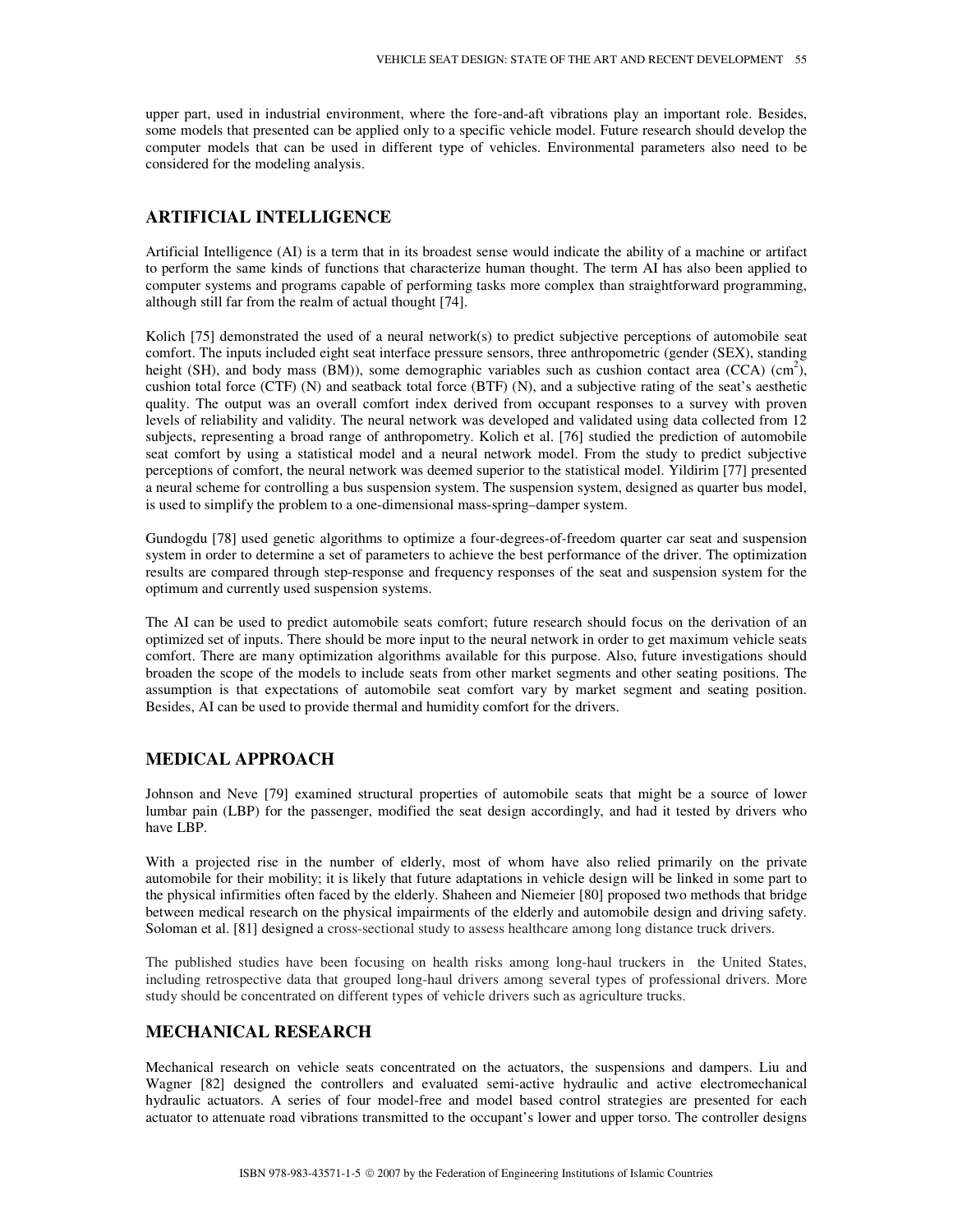include relative, proportional-integral, variable structure system, and optimal control. Perisse and Jezequel [83] published a paper overviewing a theoretical study on active seat suspension. The principal objective of this study is to improve ride passenger comfort by reducing transmitted seat forces.

In addition, Perisse and Jezequel [84] also investigate the experimental feasibility of active seat suspension to improve ride comfort. The prototype of a reversible electromechanical actuator used in an active seat suspension is presented. A reversible electromechanical actuator was used to provide a continuous variable damper/an active force generator to realize a control policy. Choi et al. [85] developed a cylindrical ER (electrorheological) seat damper and studied the control performances of a semi-active suspension using ER fluids for a commercial vehicle seat.

So far, most of researches for ER seat damper have been focused on the dynamic modeling and field-dependent performance analysis. Research on the vibration isolation of the seat suspension system installed with ER dampers is very rare. Experimental studies should be conducted with different type of vehicle as well as different road condition. AI techniques can be embedded into the controller of the mechanical damper to improve the driver seats comfort.

# **CRASH AND SAFETY**

Motor vehicle crashes have the potential to produce serious thoracic and abdominal injury. In particular, lateral crashes (i.e., side impacts) have been implicated as a causal factor in thoracoabdominal injury. Newgard et al. [86] studied the relationship between seat position (i.e., near-side, middle-seat, and far-side, regardless of row), side of lateral motor vehicle crash (MVC), and serious thoracoabdominal injury after adjusting for important crash factors. Lower extremity injuries are common in front seated occupants of motor vehicles involved in collisions. Atkinson and Atkinson [87] examined lower extremity injury trends from injuries recorded in the National Automotive Sampling System (NASS) database from 1995 to 1999. These data were compared to previous data to determine whether the introduction of air bags in recent years has resulted in a change in the nature or frequency of lower extremity injury. The research showed that air bag deployment does not appear to alter the risk of lower extremity injury, while seat belt use tends to slightly decrease the risk.

Hill and Boyle [88] gathered information on the preferred front seat position of vehicle occupants and to determine the effect of variation in seat position on safety during crashes. The study evaluated the relationship between seat position and occupant size using the chi-square test and compared the risk of severe injury for small females and large males with regard to forward and rearward seat position using logistic regression. Charbotel and Gadegbeku [89] studied the severity factors for truck drivers' crashes from 1995-1999 in France. Park and Park [90] analyzed the crash behavior and designed a belt integrated seat for occupant safety.

Lin and Cohen [91] describe the scope and magnitude of common injuries and illness experienced by workers in the trucking industry such as due to the driver seat. The study served as a guideline for the reduction of injuries and improvement of the work environment. Zacharia et al. [92] describe the summary of the topics and discussions related to bus and truck safety.

Despite the volume of literature on these associations, definitive conclusions and generalizability is tempered by methodological limitations in the majority of studies, including restriction to severely injured patients or occupants in certain seat positions of drivers, limited comparison groups, too small sample sizes, difficulty controlling for crash severity, missing variables, and non-uniform criteria for assessing severity of injury.

# **THERMAL COMFORT**

Thermal comfort is an important aspect to be considered in the ergonomics evaluation of the driver seats, which are significant interfaces between man and machine in autos. Determining thermal comfort in autos is a complex task, because thermal comfort involves the interaction of many variables and automobiles are susceptible to temporal fluctuations in their thermal environments [93]. The temperature inside is dynamic and non-uniform and drivers can experience discomfort from more than one thermal heat or cold source simultaneously. However, poor climatic conditions may affect the driver performance, as described by Norin and Wyon [94].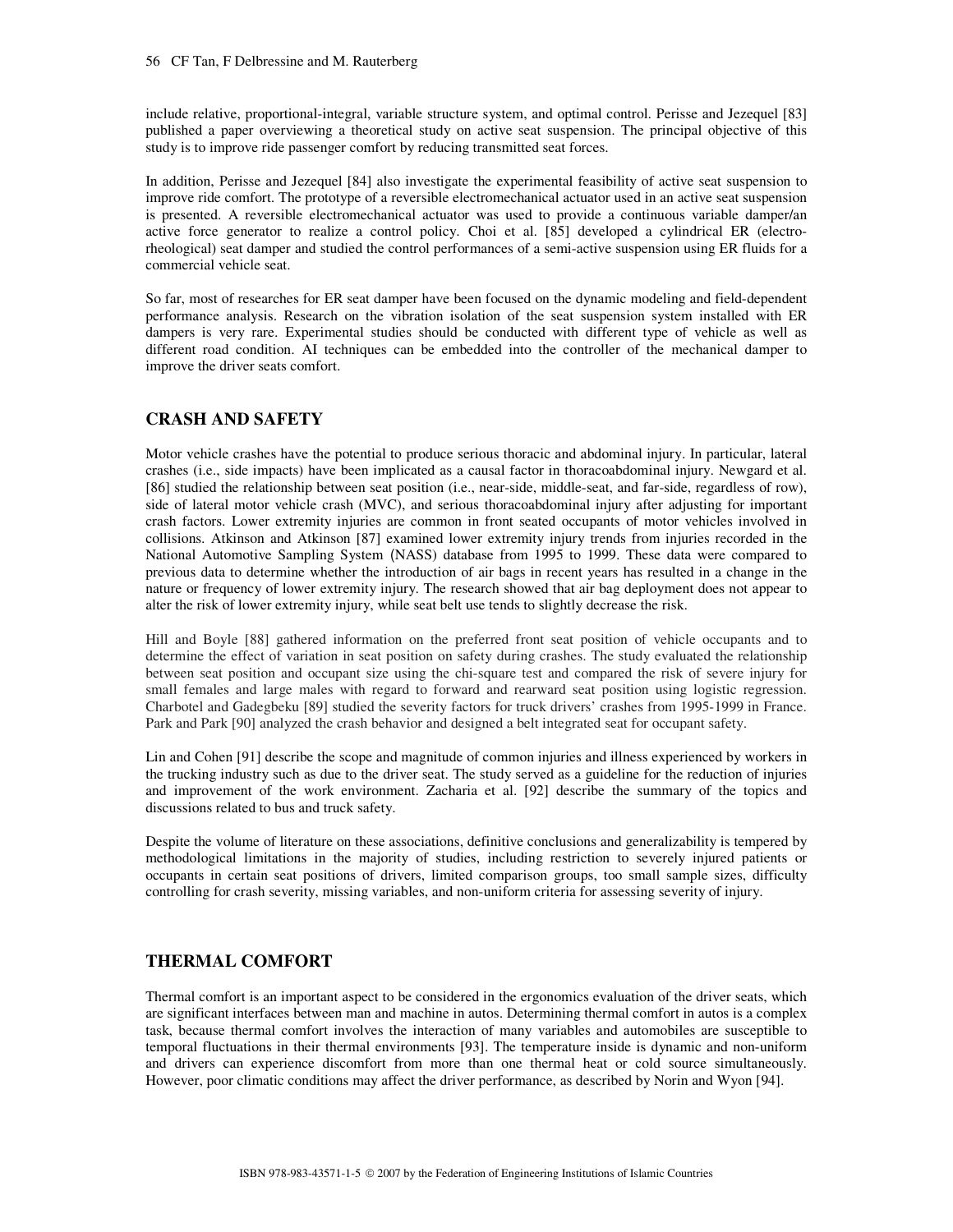Fung [95] studied the properties of the car seat laminate that influences seat thermal comfort. Twenty three trial laminates were evaluated by human subjects. Cengiz and Barbalik [96] performed an evaluation of thermal comfort in an extended road trial study. In the experiments used, the 100% polyester seat cover had three different cover materials, which were velvet, jacquard and a micro fiber. Ratts et al. [97] describe an experimental method to quantify the capability of an automotive seat to move heat and moisture away from the heat and water sources.

In airplane seats, Bartels [98] determined the influence of different cover and cushion materials on the thermal comfort. Different materials, as well as readymade seats, were investigated by the physiological laboratory test methods, namely skin model and seat comfort tester. Additionally, seat trials with human test subjects were performed in a climatic chamber. Results show that a fabric cover allows for a considerably higher sweat transport than leather.

There is a lack of research on thermal and humidity comfort on driver seats. Most of the studies described in papers [95-98] were conducted in climate chamber. Future research on thermal and humidity should be performed on different kind of weather condition as well as different type of vehicles.

### **OTHER RESEARCH TOPICS**

Petit et al. [99] performed an experimental programme to understand the fire behavior of aeronautical seat cushion materials and kerosene burner standard tests. Extended analysis of the experiment results has enabled the identification parameters strongly influencing standard test results (mainly geometry and positioning of the test seat), and also, for the particular case of fire resistant foams, to derive rules of classification with respect to fire response.

Nishimatsu et al. [100] used factor analysis to investigate the hand feeling on automotive seats fabrics. The correlations between the hand feel and the physical properties of seat fabrics were examined by the correlation analysis. How the covering fabric influences feeling of automotive seats was also investigated.

Shin et al. [101] developed a new design methodology for effective automobile seat design. The axiomatic approach is employed to consider multiple safety regulations such as Federal Motor Vehicle Safety Standard (FMVSS) 202, 207, and 210, and the seat manufacturer standard is the "Hige Test". Axiomatic design is utilized in order to establish a seat design process satisfying various regulation codes.

### **SUMMARY**

The paper surveys a large number of studies and up-to-date techniques developed for vehicle seats used by different types of transportation systems. The objective of this paper is to describe the state of the art and recent development of vehicle seat design which are available in current literature and to give a general idea about unsolved problems that arise in practice. From this literature review, it can be seen that the majority of vehicle seats studies are concentrating on vibration, pressure and ergonomics. Besides, these topics, driver "fatigue" also needs to be considered in vehicle seat design. The term "fatigue" is used to define the physical impairment that results from exposure to the seat vibrations for a long period of time. Fatigue may lead to decreased attention, perception, decision-making, vigilance, and reaction time.

Thermal and humidity comfort also is one of the areas of interest to be considered in future seat research. The Majority of the early studies on thermal comfort have been performed in a climatic chamber. The drivers in a laboratory cannot give a realistic reaction, because they drive using a simulating program. But on the road, they experience real traffic conditions. They must pay attention to traffic lights, speed limits, other traffic, etc. during the experiment. All these conditions affect the body thermal comfort. Future research on seat thermal and humidity comfort can be concentrated on intelligent thermal and humidity control system and evaluate the physiological seat comfort for drivers by using on-the-road experiment testing.

#### **REFERENCES**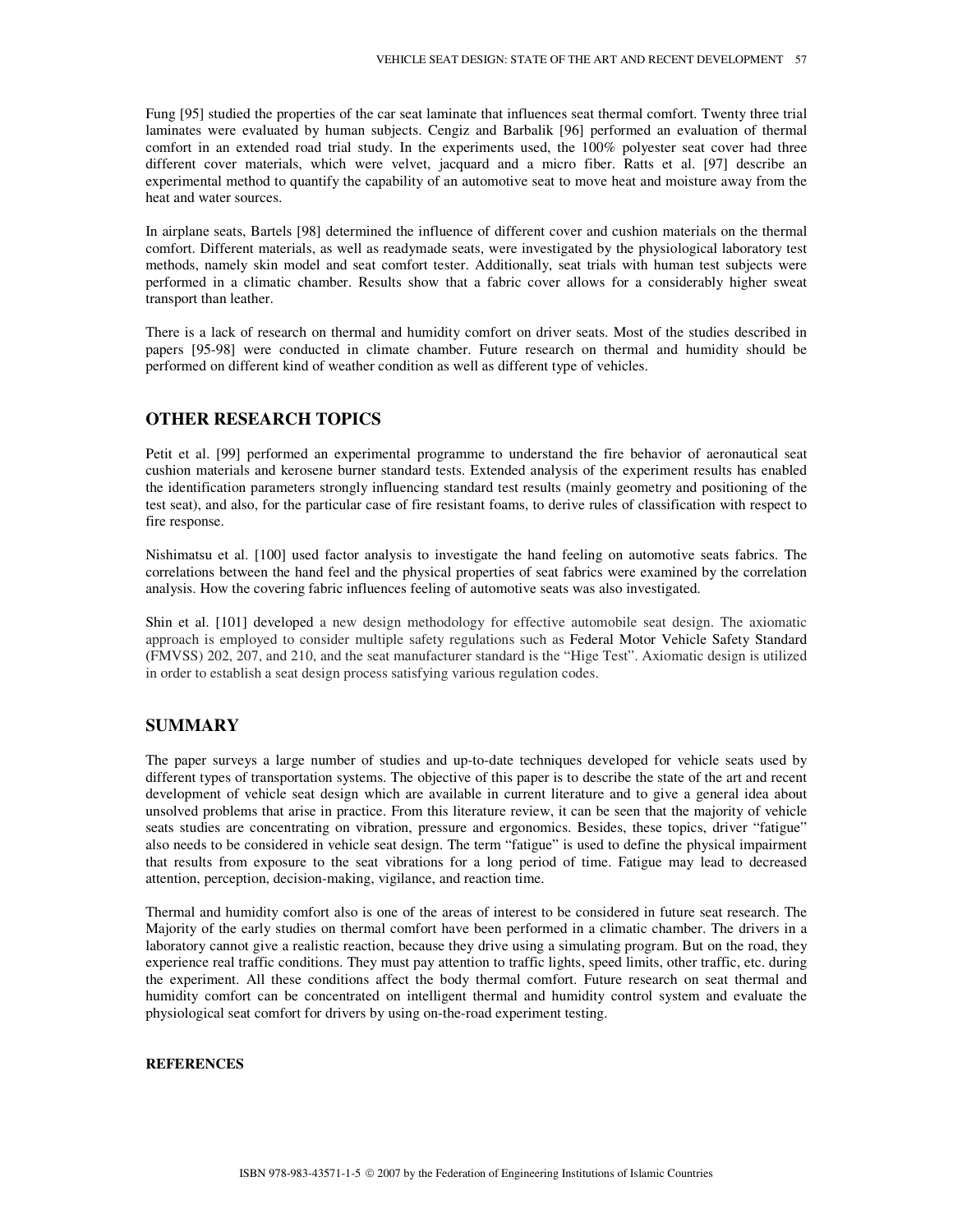- [1] Gruber, G. J. (1976) Relationship between Whole body Vibration and Morbidity Patterns Among Interstate Truck Drivers. Southwest Research Institute, San Antonio, Texas. Center for Disease Control Publication No.77-167, Cincinnati, Ohio.
- [2] Transafety Reporter. (1998) Truck Survey Highlights Causes of Drowsy Driving and Suggests Preventative Measures. Transafety Incorporated.
- [3] Gillespie, Thomas D. (1985) Heavy Truck Ride. SAE Paper 850001.
- [4] Ahmadian, M., Seigler, M., Clapper, D. and Sprouse, A. (2001) A comparative analysis of air-inflated and foam seat cushions for truck seats. Society of Automotive Engineers Technical Paper, Document no. 2002- 01-3108.
- [5] Shen, W. and Vertiz, A. (1997) Redefining Seat Comfort. SAE Paper 970597.
- [6] Floyd, W.F. and Roberts, D.F. (1958) Anatomical and Physiological Principles in Chair and Table Design. Ergonomics 2, 1-16, Kharagpur, India.
- [7] Viano, D.C. and Andrzejak, D. V. (1992) Research Issues on the Biomechanics of Seating Discomfort: an Overview with Focus on Issues of the Elderly and Low-Back Pain. SAE Paper 920130.
- [8] Boggs, C. M. (2004) Field study to evaluate driver fatigue on air-inflated truck curshions. Master of Science thesis, Faculty of the Virginia Polytechnic Institute and State University, Blacksburg, Virginia, USA.
- [9] Ofori-Boetang, A. B. (2003) A study of the effect of varying air-inflated seat cushion parameters on seating comfort. Faculty of the Virginia Polytechnic Institute and State University, Blacksburg, Virginia, USA.
- [10] Van Niekerka, J. L., Pielemeierb, W.J., Greenberg, J.A. (2003) The use of Seat Effective Amplitude Transmissibility (SEAT) Values to Predict Dynamic Seat comfort. Journal of Sound and Vibration, 260:867–888.
- [11] Falou, E. W., Duchêne, J., Grabisch, M., David Hewson, Yves Langeron, Lino, F. (2003) Evaluation of Driver Discomfort during Long-Duration Car Driving. Journal of Applied Ergonomics, 34(3):249-255.
- [12] Van Niekerk, J. L., Pielemeier, W. J. and Greenberg, J. A. (2003) The use of seat effective amplitude transmissibility (SEAT) values to predict dynamic seat comfort. Journal of Sound and Vibration, 260:867- 888.
- [13] Frechin, M. M., Arino, S. B. and Fontaine, J. (2004) ACTISEAT: active vehicle seat for acceleration compensation. Proceeding Institution of Mechanical Engineers, Part D: Journal of Automobile Engineering, 218:925-933.
- [14] Qiu, Y. and Griffin, M. J. (2005) Transmission of roll, pitch and yaw vibration to the backrest of a seat supported on a non-rigid car floor. Journal of Sound and Vibration, 288:1197-1222.
- [15] Nawayseh, N. and Griffin, M. J. (2005) Effect of seat surface angle on forces at the seat surface during whole-body vertical vibration. Journal of Sound and vibration, 284:613-634.
- [16] Scarlett, A. J., Price, J. S. and Stayner, R. M. (2007) Whole body vibration: evaluation of emission and exposure levels arising from agricultural tractors. Journal of Terramechanics, 44:65-73.
- [17] Burstrom, L., Lindberg, L. and Lindgren, t. (2006) Cabin attendants' exposure to vibration and shocks during landing. Journal of Sound and Vibration, 298:601-605.
- [18] Wu, J. and Chen, R. (2004) Application of an active controller for reducing small-amplitude vertical vibration in a vehicle seat. Journal of Sound and Vibration, 274:939-951.
- [19] Kolich, M., Pielemeier, W. J. and Szott, M. L. (2006) A comparison of occupied seat vibration transmissibility from two independent facilities. Journal of Vibration and Control, 12(2):189-196.
- [20] Schust, M., Bluthner, R. and Seidel, H. (2006) Examination of perceptions (intensity, seat comfort, effort) and reaction times (brake and accelerator) during low-frequency vibration in x- or y-direction and biaxial (xy-) vibration of driver seats with activated and deactivated suspension. Journal of Sound and Vibration, 298(3):606-626.
- [21] Choi, S. B. and Han, Y. M. (2003) MR seat suspension for vibration control of a commercial vehicle. International Journal of Vehicle Design, 31(2):202-215.
- [22] Wereley, N. M. and Choi, Y. (2005) Mitigation of biodynamic response to vibratory and blast-induced shock loads using magnetorheological seat suspensions. Proceeding Institution of Mechanical Engineers, Part D: Journal of Automobile Engineering, 219:741-752.
- [23] Gunston, T. P., Rebelle, J. and Griffin, M. J. (2004) A comparison of two methods of simulating seat suspension dynamic performance. Journal of Sound and Vibration, 278:117:134.
- [24] Yagiz, N. (2004) Comparison and evaluation of different control strategies on a full vehicle model with passenger seat using sliding mode. International Journal of Vehicle Design, 34(2):168-182.
- [25] De Temmerman, J., Deprez, K., Hostens, I., Anthonis, J. and Ramon, H. (2005) Conceptual cab suspension system for a self-propelled agricultural machine- part 2: operator comfort optimization. Biosystems Engineering, 90(3):271-278.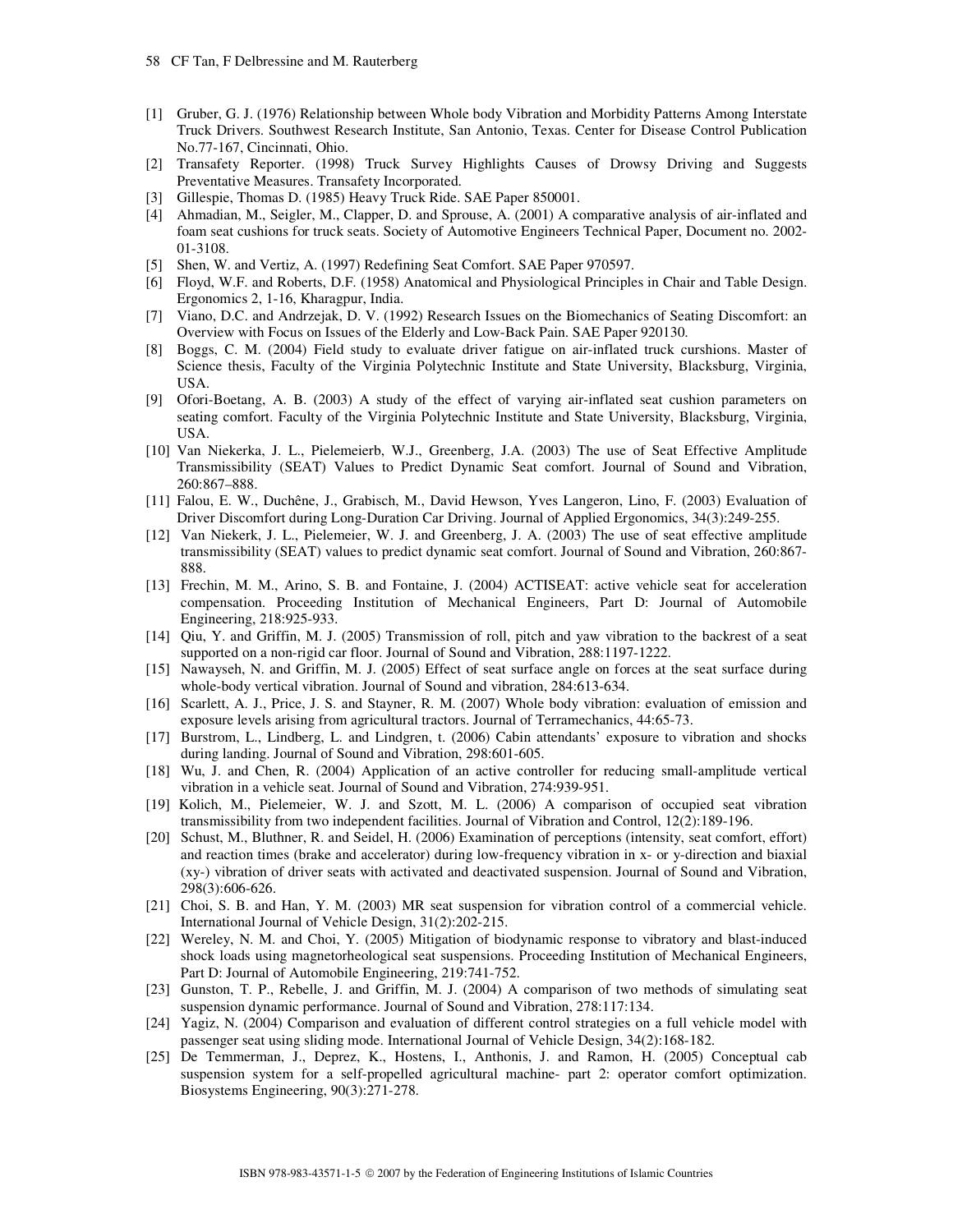- [26] Han, Y. M., Jung, J. Y., Choi, Y. T. and Wereley, N. M. (2006) Ride quality investigation of an electrorheological seat suspension to minimize human body vibrations. Proceeding Institution of Mechanical Engineers, Part D: Journal of Automobile Engineering, 220:139-150.
- [27] Lee, C., Bogatchenkov, A. H., Goverdovskiy, V. N., Shynkarenko, Y. V., Temnikov, A. I. (2006) Position control of seat suspension with minimum stiffness. Journal of sound and Vibration, 292:435-442.
- [28] Uys, P. E., Els, P. S. and Thoresson, M. (2007) Suspension settings for optimal ride comfort of off-road vehicles traveling on roads with different roughness and speeds. Journal of Terramehanics, 44:163-175.
- [29] Wu, X., Rakheja, S. and Boileau, P.-ED. (1999) Study of human-seat interface pressure distribution under vertical vibration. International Journal of Industrial Ergonomics, 24(5):545-557.
- [30] Ahmed, O. B. and Goupillon, J. F. (1997) Predicting the ride vibration of an agricultural tractor. Journal of Terramechanics, 34(1):1-11.
- [31] Boileau, P. –E. and Rakheja, S. (1990) Vibration attenuation performance of suspension seats for off-road forestry vehicles. International Journal if Industrial Ergonomics, 5:275-291.
- [32] Gyi, D. E., Porter, J. M. and Robertson, K. B. (1998) Seat pressure measurement technologies: considerations for their evaluation. Applied Ergonomics, 27(2):85-91.
- [33] Wilker, H., Neef, P., Hinz, B., Seidel, H. and Claes, L. (2001) Intradiscal pressure together with anthoropometric data- a data set for the validation of models. Clinical Biomechanics, 16(1):S111-S126.
- [34] Seigler, M. and Ahmadian, M. (2003) Evaluation of an alternative seating technology for truck seats. Heavy Vehicle Systems, 10(3):188-208.
- [35] Hinz, B., Bluthner, R., Menzel, G., Schust, M. and Seidel, H. (2006) On the significance of body mass and vibration magnitude for acceleration transmission of vibration through Seats with horizontal suspensions. Journal of Sound and Vibration, 298:627-637.
- [36] Seigler, M., Ahmadian, M. and Boggs, C. (2003) Validation of an indentor system for evaluating truck seat cushions. Proceeding of Institution of Mechanical Engineers, Part D: Journal of Automobile Engineering, 217:343-348.
- [37] Na, S., Lim, S., Choi, H. and Chung, M. K. (2005) Evaluation of driver's discomfort and postural change using dynamic body pressure distribution. International Journal of Industrial Ergonomics, 35:1085-1096.
- [38] Hinz, B., Rutzel, S., Bluthner, R., Menzel, G., Wolfel, H. P. and Seidel, H. (2006) Apprent mass of seated man- First determination with a soft seat and dynamic seat pressure. Journal of Sound and Vibration, 298:704-724.
- [39] Gyi, D.E., Porter, J.M., and Robertson, N.K.B. (1998) Seat pressure measurement technologies: consideration for their evaluation. Appllied Ergonomic, 27(2):85–91.
- [40] Guenaelle, P. (1995) One methodology to evaluate Automotive Seat Comfort. In: Proceedings of the Third International Conference on Vehicle Comfort and Ergonomics,Bologna , Italy, 29–31 March, pp. 231– 240.
- [41] Porter, J.M. and Gyi, D.E. (1998) Interface pressure and the prediction of car seat discomfort. International Journal of Vehicle Design, 19(3):255–266.
- [42] Zhang, L., Helander, M. G., Drury, C. G. (1996) Indentifying factors of comfort and discomfort in sitting. Human Factors, 38(3):377–389.
- [43] Ebe, K. and Griffin, M. J. (2001) Factors affecting static seat cushion comfort. Ergonomics, 44(10):901– 921.
- [44] Alem, N. M. and Strawn. G. D. (1996) Evaluation of an energy absorbing truck seat for increased protection from landmine blasts. US Army Aeromedical Research Laboratory report no. 96-06.
- [45] Chang, S. R., Son, K. and Choi, Y. S. (1996) Measurement and three-dimensional graphic representations of Korean seatpan and seatback contours. International Journal of Industrial Ergonomics, 18:147-152.
- [46] Cho, Y. and Yoon, Y. S. (2001) Biomechanical model of human on seat with backrest for evaluating ride quality. International Journal of Industrial Ergonomics, 27:331-345.
- [47] Rakheja, S., Stiharu, I., Zhang, H. and Boileau, P. E. (2006) Seated occupant interactions with seat backrest and pan, and biodynamic response under vertical vibration. Journal of Sound and Vibration, 298:651-671.
- [48] Wang, W., Rakheja, S. and Boileau, P. E. (2006) The role of seat geometry and posture on the mechanical energy absorption characteristics of seated occupants under vertical vibration. International Journal of Industrial Ergonomics, 36:171-184.
- [49] Coelho, D. A. and Dahlman, S. (1999) A pilot evaluation of car seat side support: leading to a redefinition of the problem. International Journal of Industrial Ergonomics, 24:201-210.
- [50] Boileau, P. E. and Rakheja, S. (1998) Whole body vertical biodynamic response characteristics of the seated vehicle driver: measurement and model development. International Journal of Industrial Ergonomics, 22:449-472.
- [51] Liang, C. and Chiang, C. (2006) A study on biodynamic models of seated humanb subjects exposed to vertical vibration. International Journal of Industrial Ergonomics, 36:869-890.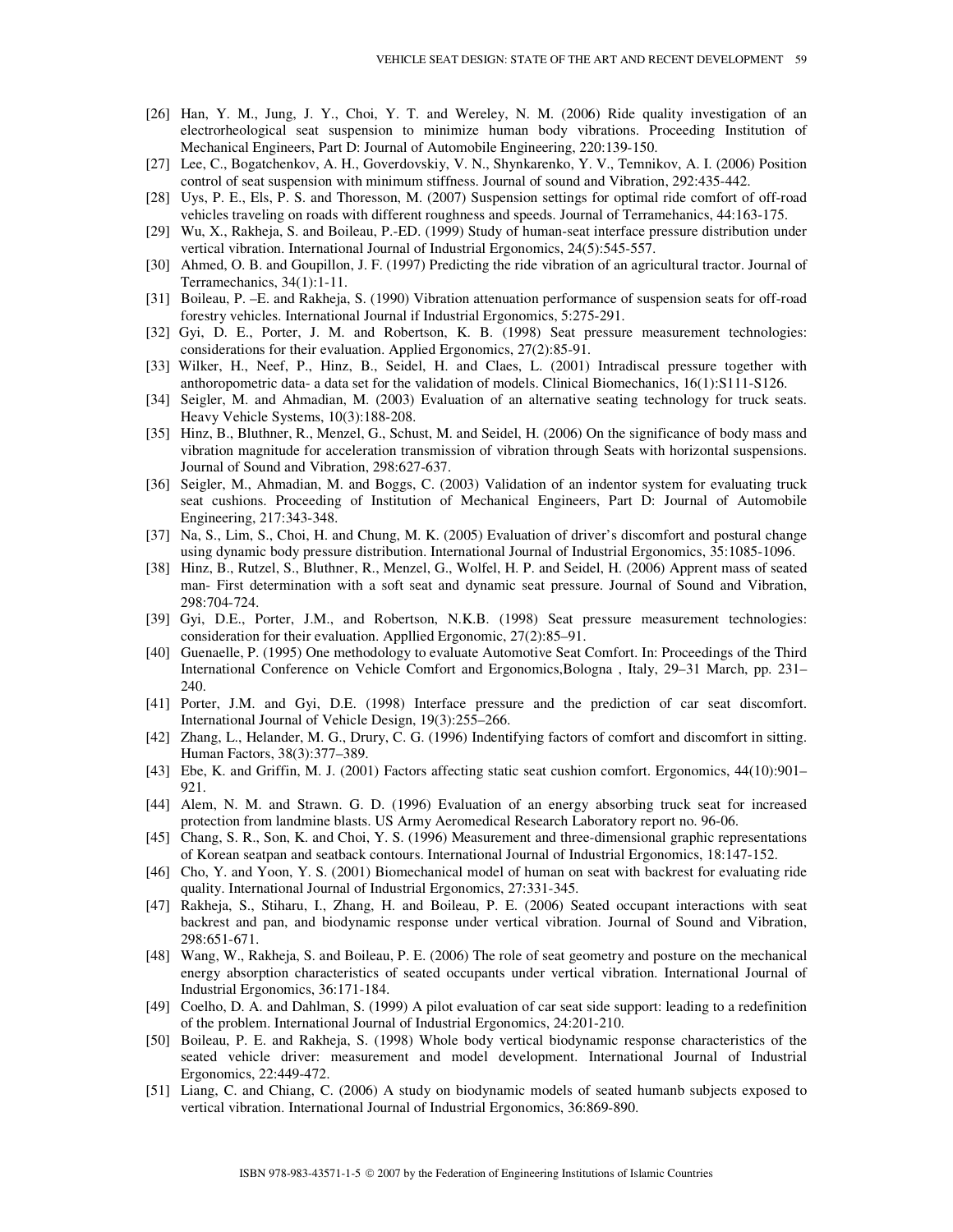- [52] Kim, T, Kim, Y. and Yoon, Y. (2005) Development of a biomechanical model of the human body in a sitting posture with vibration transmissibility in the vertical direction. International Journal of Industrial Ergonomics, 35:817-829.
- [53] Broughton, J. (2004) The actual threat posed by unrestrained rear seat car passengers. Accident Analysis and Prevention, 36:627-629.
- [54] Hanowski, R. J., Perez, M. A. and Dingus, T. A. (2005) Driver distraction in long-haul truck drivers. Transportation Research, Part F8:441-458.
- [55] Chou. J. R. and Hsiao, S. W. (2005) An anthropometric measurement for developing an electric scooter. International Journal of Industrial Ergonomics, 35:1047-1063.
- [56] Latchford, J., Chirwa, E. C., Chen, T. and Mao, M. (2005) The relationship of seat backrest angle and neck injury in low-velocity rear impacts. Proceeding of Institution of Mechanical Engineers, PartD: Journal of Automobile Engineering, 219:1293-1302.
- [57] Bovenzi, M., Rui, F., Negro, C., D'Agostin, F., Angotzi, G., Bianchi, S., Bramanti, L., Festa, G., Gatti, S., Pinto, I., Rondina, L. and Stacchini, N. (2006) An epidemiological study of low back pain in professional drivers. Journal of Sound and Vibration, 298:514-539.
- [58] Okunribido, O. O., Shimbles, S. J., Magnusson, M. and Pope, M. (2007) City bus driving and low back pain: a study of the exposures to posture demands, manual materials handling and who-body vibration. Applied Ergonomics, 38:29-38.
- [59] Bouazara, M. and Richard, M. J. (2001) An optimization method designed to improve 3-D vehicle comfort and road holding capability through the use of active and semi-active suspensions. European Journal of Mechanics. A. Solids, 20:509-520.
- [60] Fatollahzadeh, K. (2006) A laboratory mock-up research work on truck driver's seat position and posture. Doctoral thesis, Royal Institute of Technology Division of Industrial Ergonomics and Scania CV AB Vehicle Ergonomics, Stockholm, Sweden.
- [61] De Cuyper, J. and Verhaegen, M. (2002) State space modeling and stable dynamic invension for trajectory tracking on an industrial seat test rig. Journal of Vibration and Control, 8:1033-1050.
- [62] Gillberg, M., Kecklund, G. and Akerstedt, T. (1996) Sleepiness and performance of professional drivers in a truck simulator- comparison between day and night driving. Journal of Sleep Research, 5:12-15.
- [63] Mavrikios, D., Karabatsou, V., Alexpoulos, K., Pappas, M., Gogos, P. and Chryssolouris, G. (2006) An approach to human motion analysis and modeling. International Journal of Industrial Ergonomics, 36:979- 989.
- [64] Song, X. and Ahmadian, M. (2004) Study of semiactive adaptive control algorithms with magnetorheological seat suspension. SAE technical paper no. 2004-01-1648. Society of Automotive Engineers, Inc., Warrendale, PA, USA.
- [65] Verver, M. M., van Hoof, J., Oomens, C. W. J., Wismans, J. S. H. M. and Baaijens, F. P. T. (2004) A finite element model of the human buttocks for prediction of seat pressure distributions. Computer Methods in Biomechanics and Biomedical Engineering, 7(4):193-203.
- [66] Hix, K., Ziemba, S. and Shoof, L. (2000) Truck seat modeling- a methods development approach. International ADAMS User Conference.
- [67] Verver, M. M., de Lange, R., van Hoof, J. and Wismans, J. S. H. M. (2005) Aspects of seat modeling for seating comfort analysis. Applied Ergonomics, 36:33-42.
- [68] Rebelle, J. (2000) Development of a numerical model of seat suspension to optimize the end-stop buffers. 35th United Kingdom Group Meeting on Human Responses to Vibration, ISVR, University of Southampton, Southampton, England, 13-15 September.
- [69] Bouazara, M., Richard, M. J. and Rakheja, S. (2006) Safety and comfort analysis of a 3-D vehicle model with optimal non-linear active seat suspension. Journal of Terramechanics, 43:97-118.
- [70] Kim, S. K., White, S. W., Bajaj, A. K. and Davies, P. (2003) Simplified models of the vibration of mannequins in car seats. Journal of Sound and Vibration, 264:49-90.
- [71] Tewari, V. K. and Prasad, N. (1999) Three DOF modeling of tractor seat-operator system. Journal of Terramechanics, 36:207-219.
- [72] Rutzel, S., Hinz, B. and Wolfel, H. P. (2006) Modal description- a better way of characterizing human vibration behavior. Journal of Sound and Vibration, 298:810-823.
- [73] Stein, G. J., Mucka, P., Chmurny, R., Hinz, B. and Bluthner, R. (2006) Measurement and modeling of xdirection apparent mass of the seated human body-cushioned seat system. Journal of Biomechanics, In Press, Corrected Proof, Available online 7 September 2006.
- [74] Kalogirou. S. A. (2003) Artificial intelligence for the modeling and control of combustion processes: a review. Progress in Energy and Combustion Scirnce, 29:515-566.
- [75] Kolich, M. (2004) Predicting automobile seat comfort using a neural network. International Journal of Industrial Ergonomics, 33:285-293.